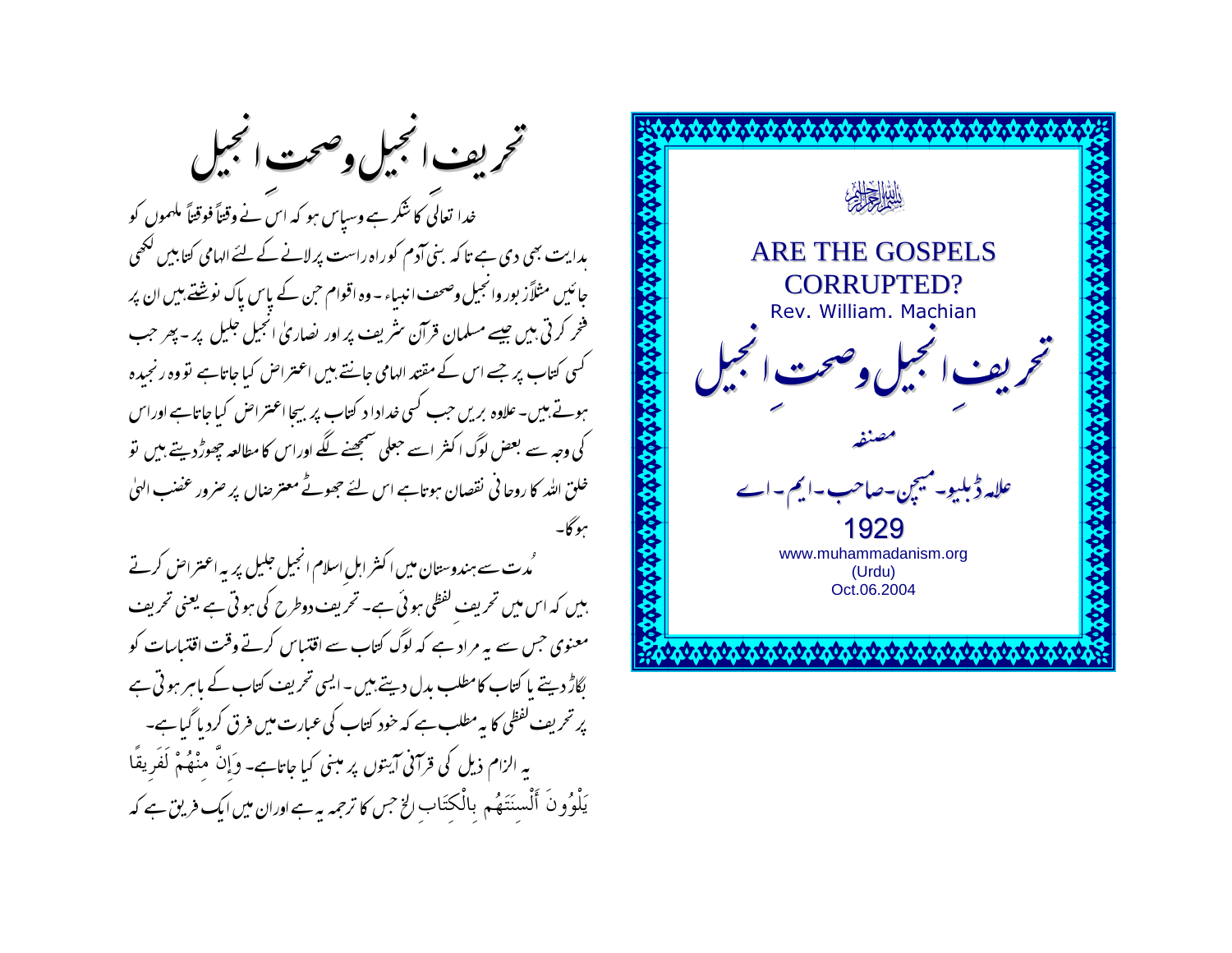بِهِر يانجِواں مقام حسب ذيل ہے۔ أَفْتَطْهَعُونَ أَن يُؤْمِنُواْ لَكُمْ وَقَدْ كَانَ فَرِيقٌ الِخِ يُعني اب كيا تم مسلمان اميد ركھتے ہو كہ وہ مانيں تہاري بات اور ایک فریق تھی ان میں کہ سنتے کلام اللہ کا پھر اس کو بدل ڈالتے بوجھہ کر ان کومعلوم ہے۔ بقر ۹ رکوع آیت ۵۷۔

صاف صاف ظاہرہے کہ مذکورہ بالاآ یتوں میں سے بعض فقط یہودیوں کے متعلق بیں اور حپونکہ انجیل سٹریف عیسائیوں کی کتاب ہے اور ہیودیوں کی نہیں لہذاان آبات کی روسے انجیل پر کو ئی الزام نہیں لگتا۔

بعض لوگ غلط فہمی سے یہ سمجھتے بیں کہ نوریت اور صحف انبیاء میں حبو آبات مسح کے حق میں آئی تھیں ان کو اہل یہود نے مطانے کی کوشش کی ہے۔ اس کی نسبت اتنالکھنا کافی ہے۔اول یہودی لوگ یا توا کار کرتے کہ بہ آیات مسح کے حق میں لکھی گئیں یا ہہ کھتے ہیں کہ ناصرف کا یسوع ابن مریم یعنی حصرت عیسیٰ علیَّتُم مسح نہیں ہے۔دوم حب پرانے عہد نامہ یعنی توریت، زبور، اور صحف الانبیاء کے انگریزی ترجے کی ترمیم ۱۸۸۴ء میں ہوئی تو ایک دویہودی علماء مسیحی ترمیم کرنے والوں کے ساتھ سٹریک ہوئے اور سب اہل یہود اور نصار پی وہی نوریت، زبور اور صحف الانبیاء پڑھتے اور مانتے ہیں۔ بہر حال مذ کورہ بالاآ یتوں میں سے شاید دوایک مسیحیوں سے منسوب کئے جائیں پس ان کی نسبت پیمحنا چاہیے کہ ان میں صرف پہ الزام موحود ہے کہ اپنی پاک کتابوں سے اقتیاس کرتے وقت اور اس کی آیتیں پڑھتے وقت اہل کتاب

زبان مروڑ کر پڑھتے ہیں کتاب کو کہ تم جا نووہ کتاب میں ہے اور وہ نہیں کتاب میں اور محتے بیں وہ اللہ کا قول ہے یا تہاراہے اور وہ نہیں اللہ کا کہا اور اللہ پر جھوٹ بولتے ہیں جان کر۔ عمران رکوع **Xآیت A ے۔** 

پھر روسری آیت یہ ہے کہ مِّنَ الَّذِینَ هَادُواْ یُحَرِّفُونَ الْکَلِمَ الْحَ یعنی وہ حبو یہود بیں بے ڈھب کرتے بیں یات کواس کے ٹھکانے سے۔ نساءر کوع ۸ آیت ۸ <sup>س</sup>ے سگریہ آیت فقط اہل یہود سے تعلق رکھتی ہے اس لئے اس کا انجیل سٹریف سے *کچھ بھ*ی واسطہ نہیں کیونکہ یہودیوں نے کبھی انجیل کو قبول نہیں

تيسرا مقام يوں ہے يَا أَيُّهَا الرَّسُولُ لاَ يَحْزُنكَ الَّذِينَ یُسکارِعُونَ فی الْکُفْرالِخ یہ ترجمہ اسے رسول تم عم نہ کھاؤان پر حو دوڑ کرلگتے بیں منکر ہوتے۔وہ حوکھتے ہیں ہم مسلمان بیں اپنے منہ سے اوران کے دل مسلمان نہیں اور وہ حبو یہودی بیں جاسوسی کرتے ہیں جھوٹ بولنے کو اور جاسوس بیں دوسمری حماعت کے حو تجھ تک نہیں آئے۔ بے اسلوب کرتے ہیں بات کو اس کا ٹھکا نہ چھوڑ کر۔مائدہ ۲۔رکوع آیت ۱ ہم۔

پھر فَبِهَا نَقْضِهِم مِّيتَاقَهُمْ لَعَنَّاهُمْ الخ سوان کے عہد توڑنے پر ہم نے ان کو لعنت کی اور کردیئیے ان کے دل سیاہ۔ بدلتے بیں کلام کو اس کے پھانے سے۔الخ مائدہ آیت ۱۳ -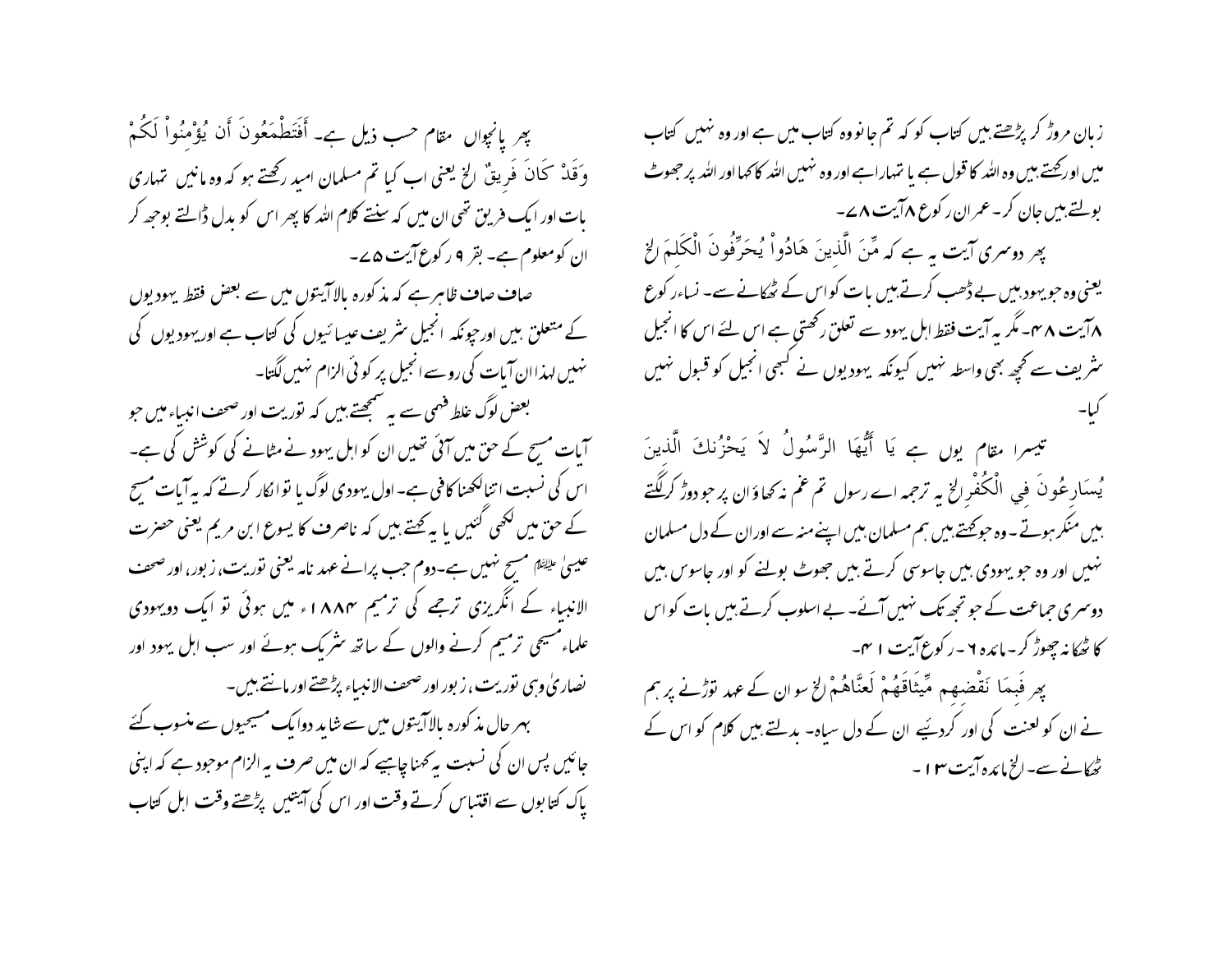مسیحیوں نے بے شک محمد صاحب کے زمانے سے پہلے حعلی اورمحرف انجیلیں بنائیں اور ان میں سے کھم سے کھم ایک حبعلی محمد صاحب کے وقت عرب میں مروج تھی۔چنانچہ یہ ممکن ہے کہ ناظرین یہ بھی مانیں کہ قرآن سٹریف میں اللہ نے چ مچ عیسائیوں پر انجیل سٹریف کی تحریف کا الزام لگایا اور ساتھ ہی اس کے یہ بھی تسلیم کریں کہ مسیحیوں کی موحودہ انجیل مستند اورضحیح ہے۔ ناظرین کوواضح ہو کہ مسیحیوں کے نئے عہد نامہ میں جسے لوگ عموماً انجیل تھتے ہیں۔ چار قسم کے صحیفے یعنی اول اناجیل اربعہ حن میں جناب مسح کی سوانح عمر ی اور تعلیم مرقوم ہے۔ دوم رسولوں کے اعمال کی کتاب جس میں حوار یوں کی منادی اور دین عیسوی کے قائم ہونے کا ذکر ہے۔ سوم خطوط حن میں مسح کی تعلیم کی نسبت حواریوں کی رائے مندرج ہے اور چہارم مکاشفے کی کتاب عنیرمستند سے عہد نامے میں بدعتی لوگوں کی حعلی کتابیں یائی جاتی ہیں یعنی الجيلبيں متفرق رسولوں كےاعمال، حبعلى خطوط اور مصنوعى مكاشفات یہ نہیں سمجھناچاہیے کہ یہ عنیر مستند کتابیں مستند کتابوں کی طرح ایک جلد میں جمع ہوئیں۔ اکثر مسیحیوں نے ہمیشہ ان کورد کیا اوراگرچہ ان میں سے بعض کسی زمانے میں یا کسی علاقے میں مروج ہو گئیں تو بھی یہ سب بہت جلد بھلادی کئیں۔ بعضوں کا ذکر پرانے زمانے کے مسیحی علماء کی تصنیفات میں ملتا ہے مگر ان میں سے تحچہ پالکل جاتی رہیں اور بعضوں کے صرف دو تین نسخے پا

مطلب کو بگاڑ کر اور بدل دیتے اورایسی ایسی آیتیں بھی پڑھتے تھے حبوان کی کتا بوں میں موحود نہیں تھیں اور بہ محض تحریف معنوی ہے۔ امام فخر الدین صاحب کی تفسیر اور تفسیر حسینی میں بہ لکھاہے جیسے یادری علام مسح نے اپنی کتاب تحقیق الاسلام میں درج کیا ہے کہ یہاں تحریف سے معنی بدلنا مراد ہے اور نہ تحریف گفظی ۔ابن عباس سے بھی ایک روایت اسی کے موافق ہے(دیکھو کتاب موصوف) اس سبب سے ایسے بھی اہل اسلام بیں حو اقرار کرتے ہیں کہ انجیل جلیل میں تحریف گفظی نہیں ہوئی ۔ توبھی آج کے مسلمین زیادہ تر انجیل سٹریف کو محرف مانتے ہیں۔ اکثر اس الزام کے حواب میں مسیحیوں نے ہہ کہا ہے کہ اگرانجیل محرف ہوئی ہے توضیح انجیل ہم کو دکھادو یا تھم سے تھم اتنا دکھادو کہ بھال تبدیلی ہوئی ۔ کون ِ کون سی آیتیں گالی گئیں یا بدل ڈالی گئیں۔ حہاں تک خادم کو علم ہے کسی نے کسجی یہ کام کرنے کا دعویٰ نہیں کیا۔ مسیحیوں کے لئے یہ کافی وشافی حواب ہے پر ان مسلمانوں کے لئے نہیں جو یقین کرتے ہیں کہ قرآن سٹریف کی مذکورہ بالاآ یتوں کامطلب یہ ہے کہ انجیل میں تحریف گفظی ہوئی ہے۔

مندرجہ بالا چند فقرے ناظرین ازراہ مہر با فی تہید سمجییں یہ باتیں پرا فی اورمشہور بیں اور ان کی نسبت متعدد اشخاص نے کتابیں اور رسالے تصنیف کئے بیں اور بہاں ان کا دہرانامفید یہ ہوگا اس چھوٹی سی کتاب کے ککھنے کا یہ مقصد ہے کہ خادم ہہ کھنا چاہتاہے کہ - اوّل موحودہ مستند انجیل محرف نہیں ہوئی ۔ دوم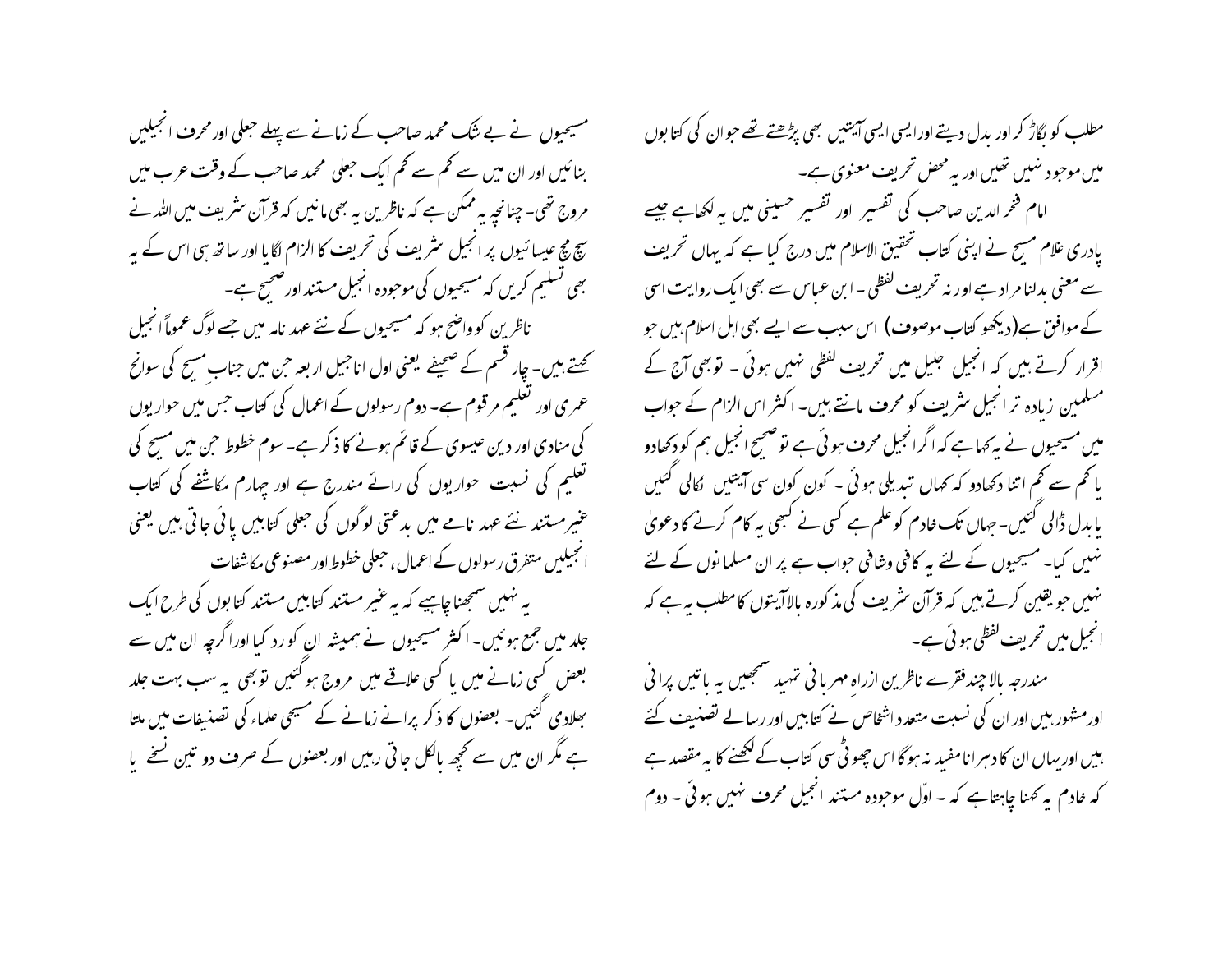مریم کی پیدائش کی انجیل طفولیت کی <sub>ا</sub>نجیل (عربی میں ) ککودیمس کی انجیل پلاطس کے اعمال يلاطس كاخط ارمتسہ کے پوسف کا بیان پطرس کی انجیل - ناقص "مصنوعی متی کی انجیل " حبعلی اناجیل خطوط او رمکاشفات کی تاریخیں جہاں تک معلوم ہوئیں حسب ذیل بين. 1 – اناحبیل : عبیرانیوں کی انجیل سے کلیمنٹ نے حوسکندر پامیں رہتا تھااقتیاس کیاہے کلیمنٹ کی وفات • ۲۳ء میں ہوئی لہذا یہ انجیل اس وقت سے پیشتر لکھی یعقوب کی کتاب-خالیاً • ۵ ا ء توہا کی انجیل ۔ اوریجن نے حبو ۴۵۴ء میں مر گیا اس سے اقتباس کیا مریم کی پیدائش کی انجیل - غالباً یانچویں صدی میں لیکن ٹھیک پتہ تنهبس ملتا-

مسودے موحبود بیں۔ بہر حال دو تین ایسی تھیں حن کا اس سے زیادہ رواج ہوااور حبو گئی صدیوں تک پڑی جا تی تھیں۔ ان کتابوں کے لکھنے والوں کے نام معلوم نہیں۔ اکثر ان کے مصنف ایسے ایسے نام رکھتے تھے حن سے یہ سمجعا جائے کہ کسی حواری نے ان کولکھا۔مثلاً توما کی انجیل ، یوحناکے اعمال۔ ۱۹۲۴ء میں جناب ڈاکٹر ایم- آر چیمبر صاحب نے ان کو نئے سمرے سے جمع کرکے یونا فی، لاطینی، سمریا فی، قبطی اور دیگر زیا نوں سے انگریزی میں ترحمہ کیا اور آکسفورڈ کی یو نیورسٹی کے مطبع میں چھپوا یا ہے۔میں ان کا اور نیز مطبع کے مہتم صاحب کا بھی نہایت شکر گزار ہوں کہ انہوں نے مجھے مفت اجازت دی ہے کہ اس کتاب کے سے اقتساس کرکے کحچھ عمار نوں کو ناظرین کے پیش نظر کروں۔ اگر سب عنیر مستند انجیلوں وعنیرہ کی فہرست بنائی جائے تو اس میں کھم سے کم ستر کتابوں کے نام لکھے جائینگے جن میں سے کحچھ مالکل کھو گئی بعض ناقص بیں اور بعض پورے طور پر موجود بیں۔ زیادہ اہم کتا بوں کے نام حسب ذیل بین: عبرانیوں کی انجیل۔ ناقص۔ **ا** -انجيلين: یعقوب کی کتاب۔ توما کی انجیل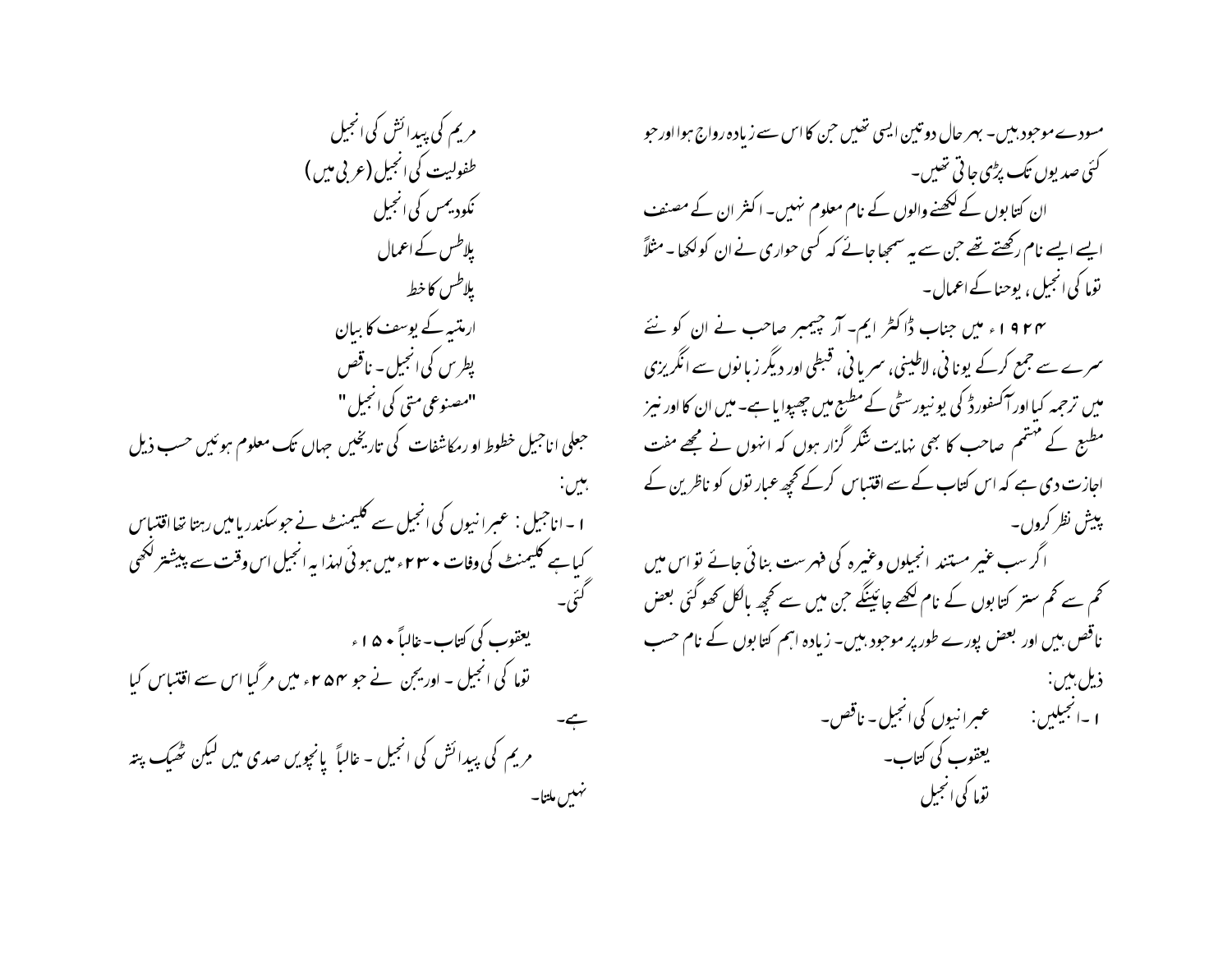مکاشفات - پطرس کا نسخه - یانچویں صدی کا ہے لیکن اس کا ذکر دوسمری صدی کی ایک فہرست کتب میں ہے۔ پولوس کامکاشفہ –آگسٹین نے اس سے اقتساس کیا تاریخ وفات • ۴۳۰ء۔ توما کامکاشفہ • ۴۵ مئے پہلے کا ہے۔ کنواری مریم کامکاشفہ - اسکے بعد کالکھا ہوا ہے پر ٹھیک پتہ نہیں ملتا-مذکورہ بالا فہرست میں جہاں لفظ اقتساس آیا اس سے یہ مراد نہیں کہ ان بزر گوں نے ان کتابوں کو صحیح سمھا کیونکہ اکثر اوقات انہوں نے ان کومشکوک یا عنیر معتبر بتایا- ان اقتباسوں اور تذکروں سے اکثر کتابوں کی تصنیف کانحچھ سمراغ ملتابے۔ **۲**۔ حوار یوں کے اعمال: یوحنا کے اعمال یولوس کےاعمال پطرس کے اعمال توماکے اعمال اندریاس کے اعمال فلپس کے اعمال مسح اورا بگرس مادشاہ کے خطوط ٣-خطوط: پولوس اور سیپنیکا کے خطوط رسولوں کےخط

طفولیت کی انجیل (عربی) تھیک پتہ نہیں غالباً پانچویں صدی۔ پبلاطس کے اعمال - حپو تھی صدی۔ بېيلاطس كاخط - غالياً پندر ھويں صدى ميں ارمتسر کے پوسٹ کا بیان۔ ٹھیک پتہ نہیں چلتا۔ حیوتھی صدی کے بعد -پطرس کی انجیل ۔ اور یجن نے اقتساس کیا۔ غالباً دوسمری صدی ۔ " مصنوعی متی کی انجیل" – یہ مذ کورہ بالا کتابوں کے بعد کی ہے۔ حوار یوں کے اعمال - یوحنا کے اعمال - • ۵ ا ء یا اس سے بھی پیشتر -پولوس کے اعمال ۔ • ۱۷۷۰ کے قریب ۔ ٹر ٹولین نے جس کی وفات **• ۲۳۰ میں ہوئی اس کا ذکر کیا۔** پطرس کے اعمال - تقریباً • • ۲ - -اندر پاس کے اعمال - • • ۲ ءاور • ۵ ۲ء کے درمیان۔ ىقاك اعمال - تىيسرى صدى -فلپس کے اعمال اس کے بعد لکھی گئی شاید یانچویں صدی -خطوط: مسح اور ابگرس بادشاہ کے خطوط۔ یوسیفس نے اس کا ذکر کیا۔ تاریخ وفات  $\epsilon$ rr $\sim$ پولس اور سینیکا کے خطوط۔ حیوتھی صدی ۔ حروم نے اس کا ذکر کیا ۔ تاریخ وفات • ۲ مهم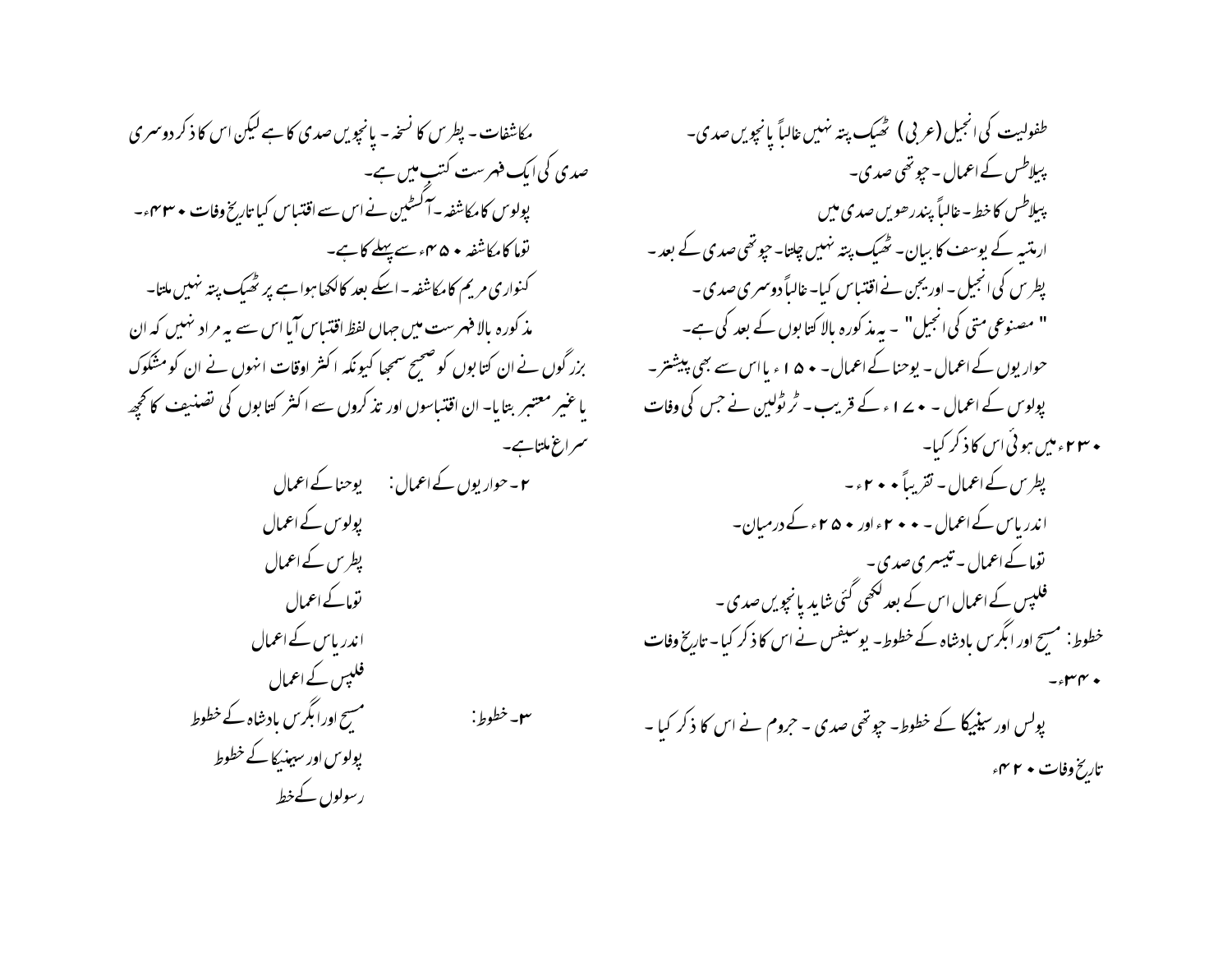قائم کرنے کے لئے ٹھہرا ماہے گناہ میں داخل بین اور یہ بھی کہ شوہر اور بیوی کو لازم ہے کہ ایک دوسمرے سے الگ رہیں۔ اس تعلیم کی بنیادیہ تھی کہ وہ سمجھتے تھے کہ جسم ہی میں گناہ کی حِرُّہے اور حسما فی زند گی سمراسمر 'بری ہے پہاں تک کہ انسان کا دنیا سے مٹ جانا بہتر ہے۔اس کے شبوت کے لئے رسولوں کے اعمال اس کی کیفیت لکھی گئی۔ پھر حب بعض مسیحیوں نے حصرت مریم کی بیچاعزت کرناسٹروع کیا حوعیادت میں داخل ہے تواس کے متعلق حبعلی کتابیں لکھی کئیں۔ پھر ایسے فرقے قائم ہوئے حوفرشتوں اور آسما فی روحوں کی بابت بہت عجیب تعلیم دیتے تھے۔ ان کی طرف سے بھی حعلی نوشنے لگا جو الہام کا دعویٰ کرتے تھے۔ خدا کانشکر ہے کہ بہ فرقے صدیوں سے موقوف ہوگئے ہیں۔ پھر اس عرص سے کہ ناظرین کو آگاہی ہو کہ ان کتابوں میں کیبی کیبی باتیں لکھی بیں میں نیچے ان کی چند عبار نوں کا ترجمہ لکھتا ہوں " توما کی انجیل میں حصرت عیسیٰ علیَّتَا کے بچپن کی نسبت یوں مندرج ہے: فصل 9 سے فصل ۱۱ تک اور چند دن کے بعد عیسیٰ کسی مکان کے بالا خانے میں تھمیل رہا تھا اور چھوٹے چھوٹے بچے اس کے ساتھ کھیل رہے تھے ان میں سے ایک مکان پر سے گر پڑا اور مر گیا۔ یاقی پچے بہ دیکھ کر ہیاگ گئے اور عیسیٰ اکیلارہ گیا۔ پھر حبو بجہ مر گیا تھا اس کے ماں پاپ نے آکر عیسیٰ پر بہ الزام لگا پاکہ اس نے اس کو گرادیا پھر عیسیٰ یے کہا میں نے اسے نہیں گراد پامگروہ اس کو گالی دیتے رہے۔ تب عیسیٰ چھت پر

٣-مكاشفات: پطرس كامكاشفير پولوس كامكاشفه توما كإمكاشفير كنواري مريم كامكاشفه بہ سب کتابیں بیں مگر سثر پرلگوں کی کوششوں کا کوئی خاتمہ نہیں۔ حال کے زمانے میں یعنی انیسویں صدی میں ایک چھوڑ تین حبلی انجیلیں بنائی گئیں۔ علاوہ ان کے ایک اور جعلی انجیل برنیاس کی انجیل ہے یہ مسح کے قریب • • ١ ١ برس بعد بنا ئي گئي -ان کتابوں سے ہماراکحچھ سمرو کار نہیں-یہ خالی از فائدہ یہ ہوگا کہ اس کے قبل کہ مذکورہ بالا کتابوں کی تحجیہ عبارتیں نقل کی جائیں ہم سوچیں کہ لوگوں نے ان کتابوں کو کس مقصد سے لکھا۔ ایک سبب بہ تھاکہ مستند انجیلوں میں مسح کے لڑکپن کا بہت کھم حال لکھاہے ۔ یقیناً خدا نے نہیں چایا کہ یہ ہم کومعلوم ہو کیونکہ یہ ہماری نجات سے کحچھ تعلق نہیں رکھتا۔ پر عام لوگ اس کی نسبت زیادہ علم چاہتے تھے اوراسی لئے ایسی کتابیں حومسح کے بچپن کا حال بیان کرنے کا دعویٰ کرتی بکتی تھیں اور کم علم لوگ ان کو پسند کرتے تھے۔ اسی طرح سے لوگ بہ معلوم کرنا چاہتے تھے کہ مسیح کی موت کے بعد اس نے کیا کیا۔ پھر نئے نئے فرقے قائم ہوئے جو نئے نئے مسئلے مذہب میں ملانا چاہتے تھے اوران کے شبوت کے لئے حبعلی خطوط وعنیرہ بنانے مثلاً بعض بہ سکھاتے تھے کہ وہ حسمانی تعلق اور افعال حن کو غدا نے انسان کی نسل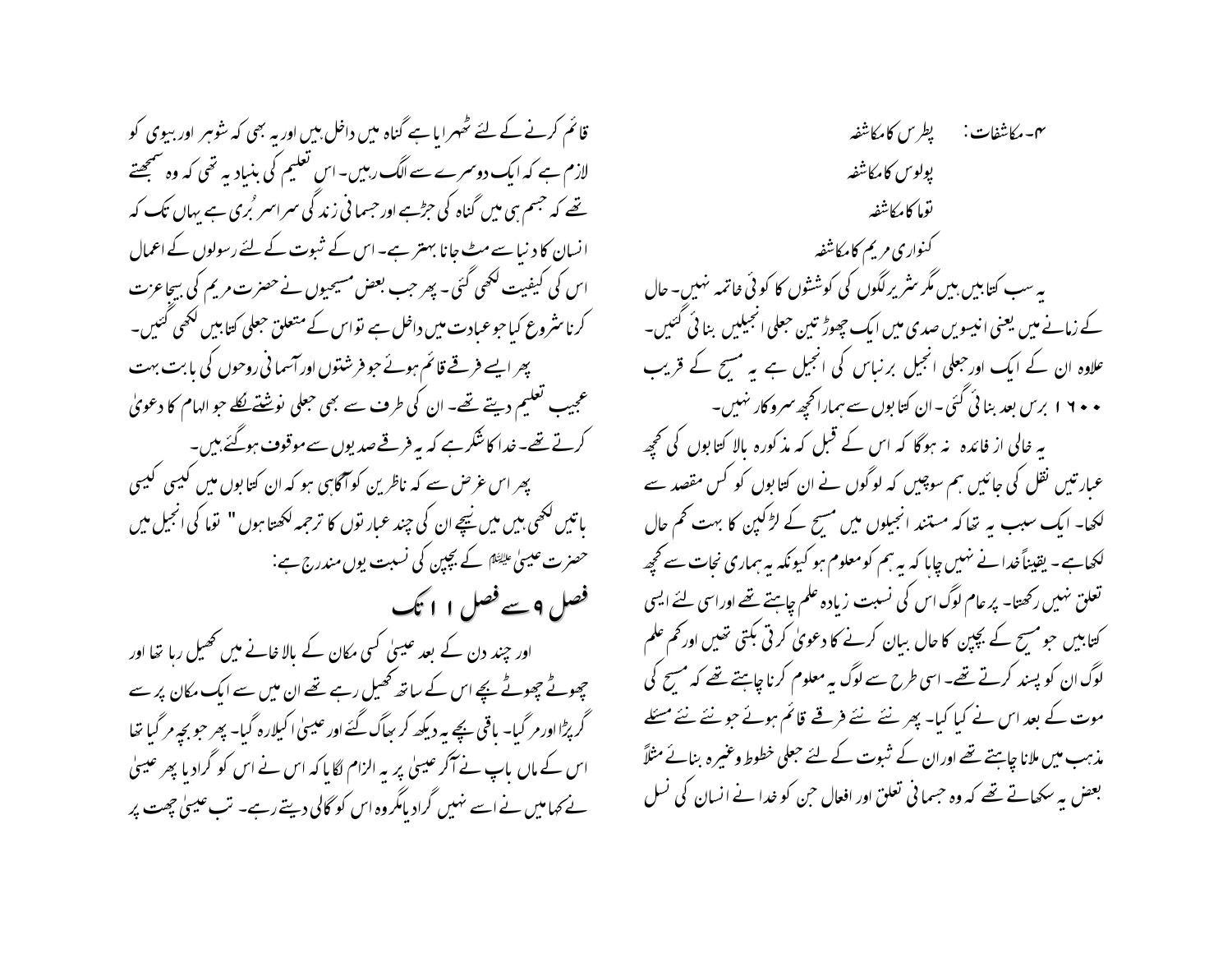پھر بہج بونے کے موسم میں وہ چھوٹا بچے اپنے پاپ کے ساتھ لکلا تا کہ وہ اپنی زمین میں گیہوں بوئیں اور حب اس کا باپ بوتا تھا چھوٹے بچے عیسیٰ نے گیہوں کا ایک ہی دانہ بودیا پھر اس نے اس کا پجل کاٹ کراس کے دانے نکالے اوراسے • • ۱ بییمانے بنائے اور گاؤں کے سب غریبوں کو کھلیان میں بلا کر وہ گیہوں ان کو دے دیئیے اور یوسف نے باقی گیہوں لے لئے ۔ جب اس نے بہ معجزہ کیا تواس کی عمر آٹھ سال کی تھی۔ مذ کورہ بالاعبارت میں تحیے مصنوعی معجزات بیان ہوئے جن کا ذکرانجیل ینٹریف میں تھمیں نہیں ملتا اور حن کی تحقیقات کا کوئی شبوت نہیں بلکہ شہادت بھی نہیں۔ پھر مسیح کی نسبت ایسی بھی باتیں لکھی گئی ہیں۔ فصل م ا

جن سے اس میں ناحق عضہ معلوم ہوتاہے کہ مثلاً اسی کتاب میں لکھا ہے۔جب یوسف نے بچے کی عقل دیکھی اور یہ بھی کہ اس کی عمر بڑھتی جاتی ہے تو اس نے پھر اپنے دل میں سوچا کہ اسے کتابوں سے ناواقف نہیں رہنا چاہیے اوراس نے اس کو لے کر کسی دوسمرے استاد کے حوالے کیا۔ استاد نے کہا کہ پہلے میں اسے یونا ٹی حروف سکھاؤنگا اور پھر عسرا ٹی حروف۔ کیونکہ استاد بچے کی فہمی سے واقف تھا اوراس سے ڈرتا تھا۔ توبھی اس نے حروف نہجی لکھ دیئے اور عیسیٰ دیر تک ان پر عوْر کرتاریااوراسے حواب نہ دیا۔ پھر عیسیٰ نے اس سے کہا کہ اگر نو سچ مج معلم ہے اور کتا بوں سے **حروب و**اقف ہے تومجھے ال<sub>ع</sub>ب کی قدرت بتا پھر میں

سے کود پڑا اور بچے کی لاش کے پاس کھڑے ہو کر بلند آواز سے کہا اے رینو(یہی اس بچے کا نام تھا) اٹھہ اور مجھے بتا کیامیں نے تجھے گرادیا۔ پس وہ فوراً اٹھا اور کہا نہیں مولانے مجھے نہیں گراد یا بلکہ تونے مجھے اٹھا یا- اور حب انہوں نے بہ دیکھا تو تعجب کیااور بچے کی ماں باپ نے اس نشان کے سبب سے خدا کی تہجید کی حبوواقع ہوااور عیسیٰ کوسحدہ کیا۔

پھر تھوڑے دن کے بعد ایک حوان پڑوس میں لکڑی چیرریاتھا اور کلهاڑی گر پڑی ایسا کہ اسکے یا وَں کا تلوا بیچ میں جبرگبا اوراتنا خون بہا کہ وہ قریب الرگ ہو گیا۔ حب گڑ بڑاور شور وعل ہونے لگا قووہ بچہ عیسیٰ اُدھر دوڑ کر بھیڑ کے بیچ زبردستی تھس گیااور زخمی حوان کا یاوَں بکڑااور وہ فوراً اجپا ہو گیا پھر اس نے حوان سے کہا اب اٹھ کر لکڑی کو حبیر تا جا اور مجھے باد رکھ مگر جب بھیڑ کے لوگوں نے دیکھا کہ کیا ہوا تو بچے کو سجدہ کیا اور کھنے لگے بیشک خدا کی روح اس چھوٹے بچے میں سکو نت کرتی ہے۔ پھر جب وہ جھ برس کا تھا تواس کی ماں نے اسے بھیجا تا کہ یا نی بھر کر *گھر* میں لے آئے اوراسے ایک گھڑا دیا لیکن بھیڑ میں وہ گھڑا دوسرے بر تن سے نگرا کر ٹوٹ گیا پر عیسیٰ نے وہ کیپڑا جسے وہ پہنے تھا پھیلایا اوراسی میں یا فی بھر کراسے اپنی ماں کے پاس لایا۔ حب اس کی ماں نے دیکھا کہ کیا ہوگیا تواسے حپوما اوراس نے ان عجیب کاموں کو جسے وہ اسے کرتے دیکھتی تھی اپنے دل میں یادر کھا۔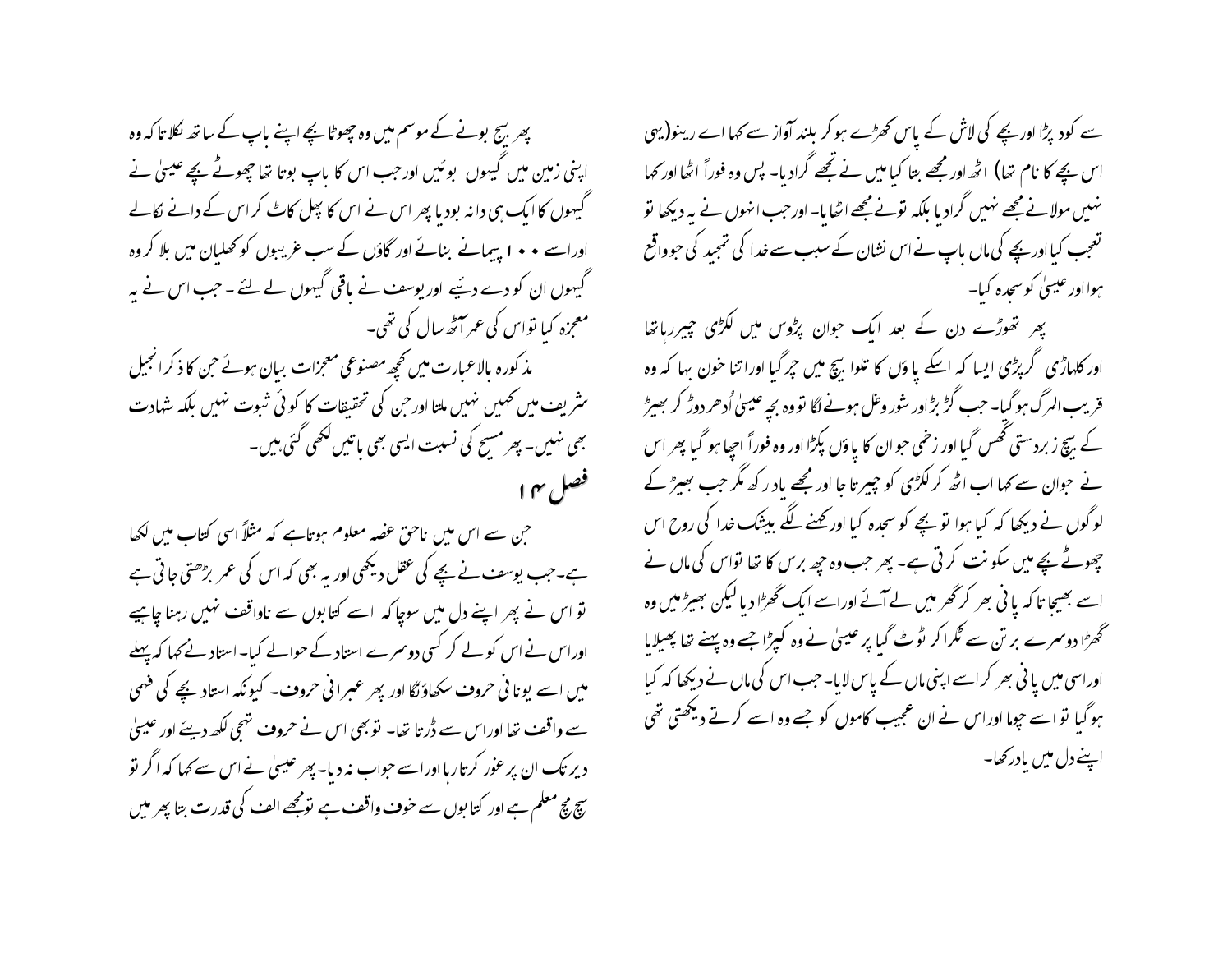لڑکا آگے بڑھا اور تھوڑی دیر میں گر پڑا اوراس کا دم لکل گیا - دوسمرے مقام میں یوں مرقوم ہے۔ اور چند دن کے بعد حب عیسیٰ شہر میں گذرتا تھا تو کسی بچےنے اس پر بتھر پہینکا اور وہ عیسیٰ کے کندھے میں لگا۔ سو عیسیٰ نے اس سے کہا تو اپنا دور بوا نہ کریگا۔ فوراً وہ بھی گر کر مر گیا۔ اور حبولوگ پاس کھڑے تھے متعجب ہوئے اور کھنے لگے۔ یہ بچہ کہاں سے ہے کیونکہ ہر بات حووہ کہتا ہے پورا کام بن حاتی اس کتاب میں حومصنوعی متی کی تھلاتی ہے یوں مندرج ہے کہ حب یوسف اور مریم عیسی کومصر میں لے جاتے تھے توذیل کی باتیں واقع ہوئیں۔ فصل ۱۸ وہ ایک غار پر آئے اور وباں آرام کرنا چاہا۔ مریم اتری اور عیسیٰ کو گود میں لے کر بیٹھ گئی ۔ یوسف کے ساتھ تین لڑکے تھے اور مریم کے ساتھ ایک لڑ کی تھی۔ دفعتہً غار سے تین اژدھے اور ڈر کے مارے وہ چلا اٹھے ۔ پھر عیسیٰ اپنی ماں کی گود سے اترا اور اژد ہوں کے سامنے کھڑا ہوا۔ پس اژد ہوں نے اسے سجدہ کیا : عیسیٰ ان کے سامنے ٹہلتار ہااوران کو حکم کیا کہ کسی کو صرر نہ پہنچائیں۔ مریم اس کے سبب سے ڈر گئی مگر اس نے کہامت ڈر اور یہ گھان نہ کر کہ میں بچہ ہوں کیونکہ میں ہمیشہ سے کامل انسان ہوں اور یہ صروری امر ہے کہ جنگل کے جا نور میرے سامنے پالوجا نور بن جائیں۔ پھر یہ بھی لکھاہے

تجھے ب کی قدرت بتاؤںگا۔ اس سے استاد نے ناراض ہو کر اس کے سمر پر مارا اور بچے نے اسے دعائے بددی اور وہ فوراً بے ہوش کر او ندھے منہ زمین پر گرا اور بچیہ پھر یوسف کے گھر کو گیا اور یوسف رنجیدہ ہوا اور اس کی ماں کو حکم دیا کہ وہ دروازے کے باہر نہ جائے کیونکہ حو کوئی اسے عصہ دلاتا تھا مرجاتا تھا۔ واضح ہو کہ اصلی انجیل میں ذکر ہے کہ جب سید ناعیسیٰ مسج کے دشمنوں نے اسے طمانچے مارے۔ اس پر تھوکا۔ اسے کوڑے لگائے اور آخر کار اسے مصلوب کیا نو اس نے ان کو گالی نہیں دی اور نہ ان پر لعنت بھیجی بلکہ ان کے یئے دعا کرکے کہا - اے پاپ انہیں معاف کر کیونکہ وہ نہیں جانتے کہ کیا کرتے بیں(لوقاس ۲: ۳۳اور پطرس کا پہلاخط ۲: ۱ ۲سے ۴۴ تک)۔ پھر اسی کتاب میں یوں مرقوم ہے کہ ۔ دوسرا یونانی نسخه فصل ۲ گسی روز جب بارش ہوئی تووہ اپنی ماں کے گھر سے لکل کر زمین پرایسی جگہ تھیلنے لگا جہاں یا فی بہہ رہا تھا اوراس نے چھوٹے گڑھے سے اور یا فی بہہ کر ان میں بھر گیا۔ نب اس نے فرمایامیں چاہتا ہوں کہ نوصاف ستھرا یا فی بن جائے اور فوراً ایسا ہی ہوامگر حنا فقیہ کا ایک لڑکا حیاؤ کی شاخ لئے ادھر سے گذرا اور اس شاخ سے گڑھوں کو بگاڑدیا اور یا فی بہہ گیا۔ پھر عیسیٰ نے مڑکر اس سے کہا اسے سٹریر اور نافرمان لڑکے۔ گڑھوں نے تیرا کیا نقصان - کیا ہے کہ تونے انہیں خالی کیا-تواپنا دور پورا نہ کریگا بلکہ اس شاخ کی طرح حو تیرے ہاتھ میں ہے سو کھ جا ئیگا وہ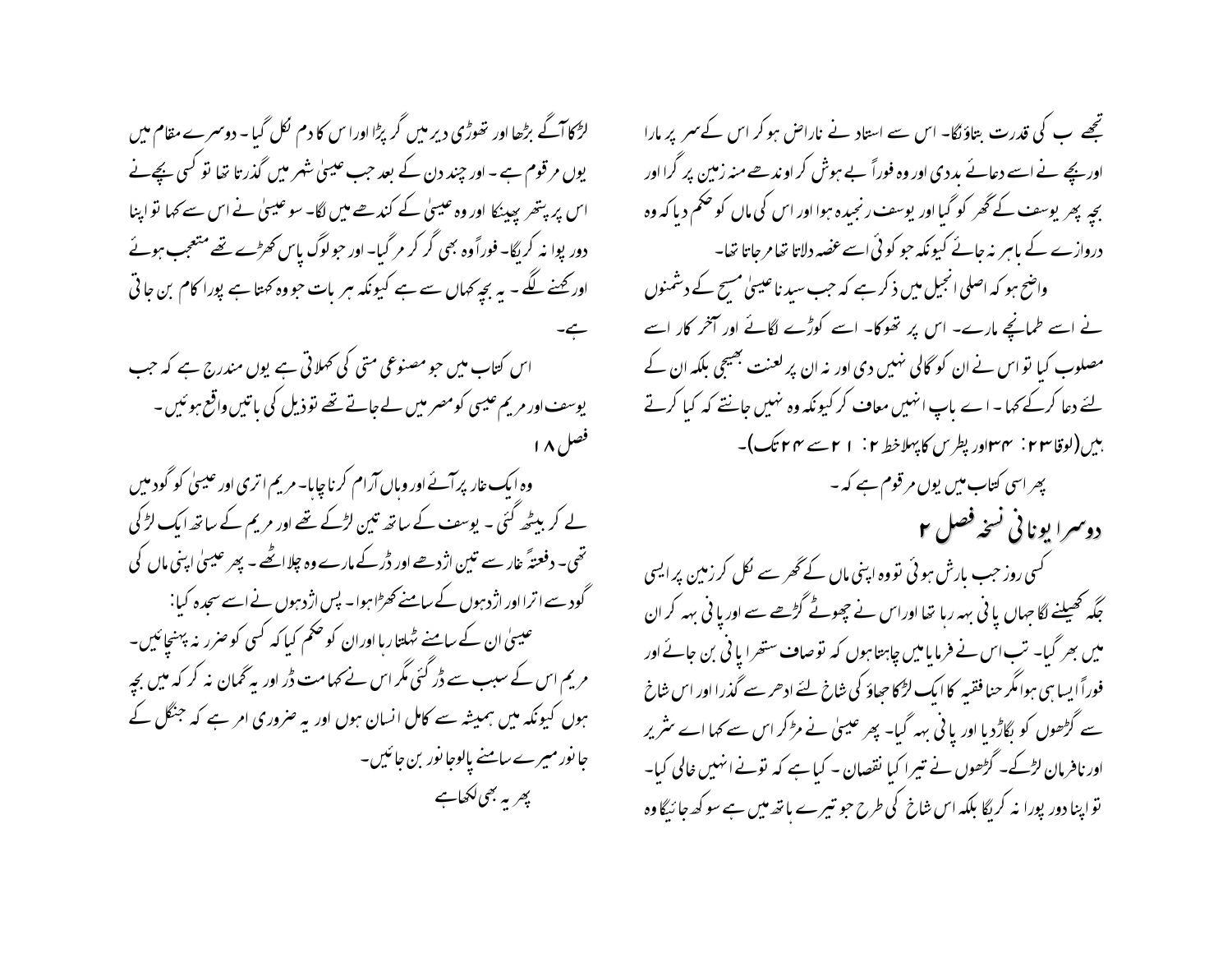مطالعہ کرینگے توان کومعلوم ہوجائیگا کہ حومعمِزے اس میں بیان کئے گئے بالکل اور طرح کے ہیں۔ ان میں ایک بھی ایسا نہیں حومسح کے فائدے یا نفع کے لئے یا محض دکھاوے کے لئے یا کسی کے نقصان کی عرص سے کیا گیا ہو۔ فرق آسمان وزمین کا ہے۔اور یہ مروجہ انجیل کی سچائی کی ایک زبردست دلیل ہے۔ دوم- حعلی اناحبیل میں یہ بدعت ملتی ہے کہ مسیح سچ مچ اصلی انسان نہ تھا بلکہ بچپن میں الہٰیٰ عقل وقعہم رکھتا تھا۔ یہ بات مطلقاً اصلی انجیل کی تعلیم کے خلاف ہے۔ پطرس کی انجیل کے مصنف نے یہ ثابت کرناچاہا کہ جب مسیح مصلوب ہوا جس کا وہ انکار نہ کر یکا تو نہیں مرا اور نہ اسے خدا کی مفارقت محسوس ہو ئی جیسا انجیل میں مرقوم ہے پس اس نے یوں لکھا۔ فصل ہے۔

دو پهر کا وقت تھا اور تمام یهودیه پر تاریکی جِپائی رہی اور لوگ فکر مند اور سخت مضطرب تھے ایسا نہ ہو کہ اس کے جیتے ہوئے سورج ڈوب جانے کیونکہ لکھا ہے کہ سورج مقتول کے ہوتے ہوئے نہ ڈوہنے پائے-اوران میں سے ایک نے کہا اس کو پت ملایا ہوا سمر کا پلاؤ اورانہوں نے اسے ملا کر عیسیٰ کو پلایا۔ یوں وہ سب تحجیے پورا کرکے اپنے گناہوں کو اپنے سمروں پر لائے۔ اور بہت لوگ حپراغ لئے پھر تے تھے کیونکہ وہ یہ سمجھتے تھے کہ رات ہو گئی ہے اور بعض لوگ گر بھی پڑے۔

قصل ۲۰ تبیسرے دن مریم نے ایک تھمجور کا درخت دیکھ کر اس کے نیچے آرام کرناچاہااور حب وہ وہاں بیٹھ <sup>کئ</sup>ی تو درخت پر بھل دیکھ کر یوسف سے <sub>ک</sub>مامیں تح<u>ج</u>ھ بھل چاہتی ہوں یوسف نے حواب دیامجھے تعجب ہے کہ تو ایسانحمتی ہے۔ کیونکہ درخت بہت اونچاہے۔میں تو یا نی کی فکر میں ہوں اس لئے کہ ہمارے پاس بہت کھم بچاہے۔ پھرعیسیٰ نے حومر یم کی گودمیں بیٹھا تعاجہرے سے خوشی ظاہر کی اور تحصحور کے درخت کو حکم دیا کہ اپنے پیل اس کی ماں کو دیدے۔ پس درخت مریم کے یاؤں تک حبک گیا اوراس نے اس سے اتنا نوڑا جتنا اس نے چاہا اس کے بعد عیسیٰ نے درخت کو سیدھا ہونے کا حکم دیا اور یہ بھی فرمایا کہ حویا فی میں سے اس درخت کی حرِّمیں تعالَحَ ٍ دیدے۔ چنانحہ ایک حیثمہ بہ لکلااور سب نے خوش ہو کر اس **م**یں سے پیا۔

زبان عربی میں ایک انجیل اسی قوم کی موجود تھی اور ے ۱۸۹ء میں سانک صاحب نے اس کے ایک نینے کا ترجمہ زبان انگریزی میں کیا تھالیکن اتنے میں یہ نسخہ کھوگیا توبھی شہر روم اور شہر فلور نس میں نسخے موجود بیں۔ یہ کتاب توما کی انجیل سے بہت کحچھ ملتی جلتی ہے۔

اوپر کے اقتیاسات کی نسبت بہ کھنا ہے کہ ان میں اولاً ایسے ایسے مصنوعی بیانات بیں حوعام لوگ سننا پسند کرتے تھے۔ جب لوگ حعلی انجیلیں بنانے لگے توایے ایسے معجزے بیان کئے۔اگر ناظرین مروجہ انجیل کا حبواصلی ہے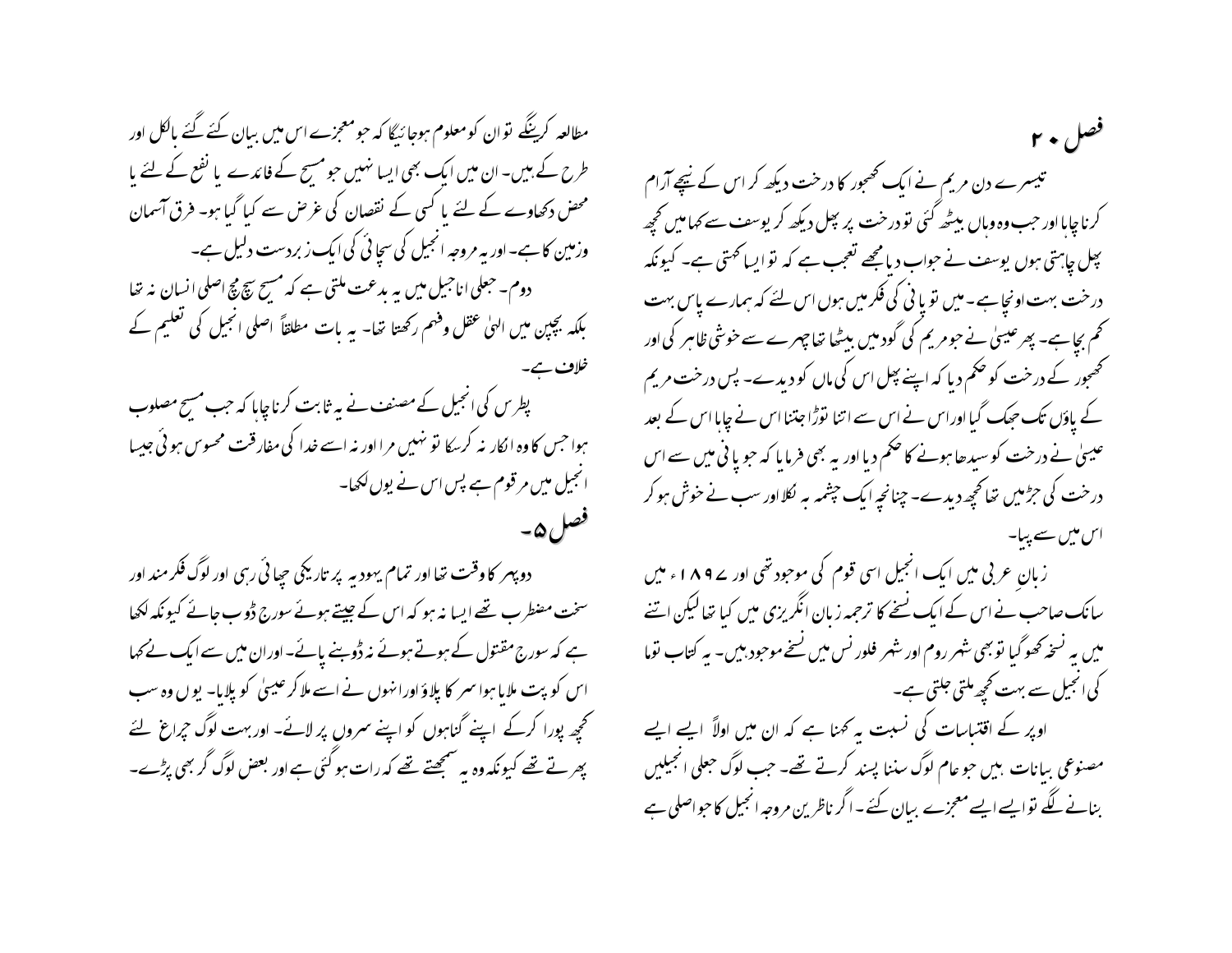انجیل سٹریف یعنی نئے عہد نامہ میں یوں آیا ہے (پطرس کا پہلا خط ۲ : ۱۸اور ۱۹اور ۲۰: ۲)- سید ناعیسیٰ جسم کے اعتبار سے نومارے گئے لیکن روح کے اعتیار سے زندہ کیا گیا اسی میں اس نے جا کر ان قسدی روحوں میں منادی کی حبو اس اگلے زمانے میں نافرمان تھیں الخ" اور پھر مردوں کو بھی خوشخبری اسی لئے سنا ئی گئی تھی کہ جسم کے لحاظ سے تو آدمیوں کے مطابق ان کا انصاف ہو لیکن روح کے لحاظ سے خدا کے مطابق زند ہ رہیں۔ بہت سے مفسرین یہ سمجھتے، پیں کہ ان آیتوں کا یہ مطلب ہے مصلوب ہونے اور حی اٹھنے کے د رمبان سید نامسیح نے عالم ارواح میں منادی کی تا کہ مر دوں کو اس کی تعلیم ماننے اوررحوع لانے کا موقع عام لوگوں میں یہ خواہش پیدا ہوئی کہ اس کی نسبت اور معلوم کرلیں کہ چنانچہ بعض مصنوعی انجیلوں میں ان یا نوں کا ذکر یا باجاتاہے مثلاً پلاطس کے اعمال ميں يوں مسطور ہے: لاطینی نسخہ فصل پے ا ر بی اداس اور ر بی فنیس اور ر بی ایگیاس یعنی وہ تین اشخاص جو گلیل سے بہ کھتے آئے تھے کہ ہم نے دیکھا کہ عیسیٰ آسمان پر اٹھالیا گیا ہے یہودیوں کے سمرداروں کے بیچ اٹھ کھڑے ہوئے اور حبو کابن اور لاوی کی مجلس ریا ٹی کے لئے فراہم ہوئے ان سے کہا جب گلیل سے پردن تک آتے تھے توان آدمیوں کی ایک بڑی بھیڑ حو پرانے زمانے میں مر گئے تھے سفید کیپڑے پہنے ہمیں ملی۔ ان میں ہم

پھر عیسیٰ نے چلا کر <sub>ک</sub>ہا اے میری قدرت اے میری قدرت تونے مجھے چھوڑ دیا اور وہ یہ کمکراٹھالیا گیا۔ ناظرین وہ انجیل دیکھیں حومر قس کی معرفت لکھی گئی تو ۵ ا ویں باب کی سہ سوی آیت میں یوں دیکھینگے کہ سید ناعیسیٰ نے کہا اے میرے خدا اے میرے خدا نونے مجھے کیوں چھوڑدیا ہے اورانجیل مقدس یعنی نئے عہد نامے میں بیسوں دفعہ لکھاہے کہ وہ مر گیا بلکہ ٹیسٹیس (Tacitus) اور لوشین (Lucian) عنیر مسیحی مورخوں نے بھی ذکر کبا ہے اور سیلس حو بُت پرستوں میں مسیحیوں کا بڑا مخالف تھا اس نے اس بات کو مسیحیوں کا ننگ بنانا چایا کہ تہارے دین کا یا فی مصلوب ہوا۔ پر حبو مدعت دوسٹیزم(Docetism) تھلاتی ہے اس میں بہ غلط تعلیم تھی کہ سید نامسح درحقیقت انسان نہ تھا بلکہ ہندوؤں کے اوتاروں کی مانند اس میں خدا نے اپنے کو صرف انسان کی صورت میں دکھا یا اور سچ مچ کسی طرح سے انسانی تحرور یوں اور تکلیفوں میں سٹر یک نہیں ہوا اور یہ انجیل سٹریف کے بالکل پلاطوس کے اعمال میں مسح کے مقدمے کے بیان میں اصافہ کیا گیا ہے مثلاً یوں مرقوم ہے کہ حن لوگوں کو مسح نے تندرست کیا تھا ان میں سے ایک نے آکر اس کی طرف سے شہادت دی۔ يوناني نسخه - حجيثي فصل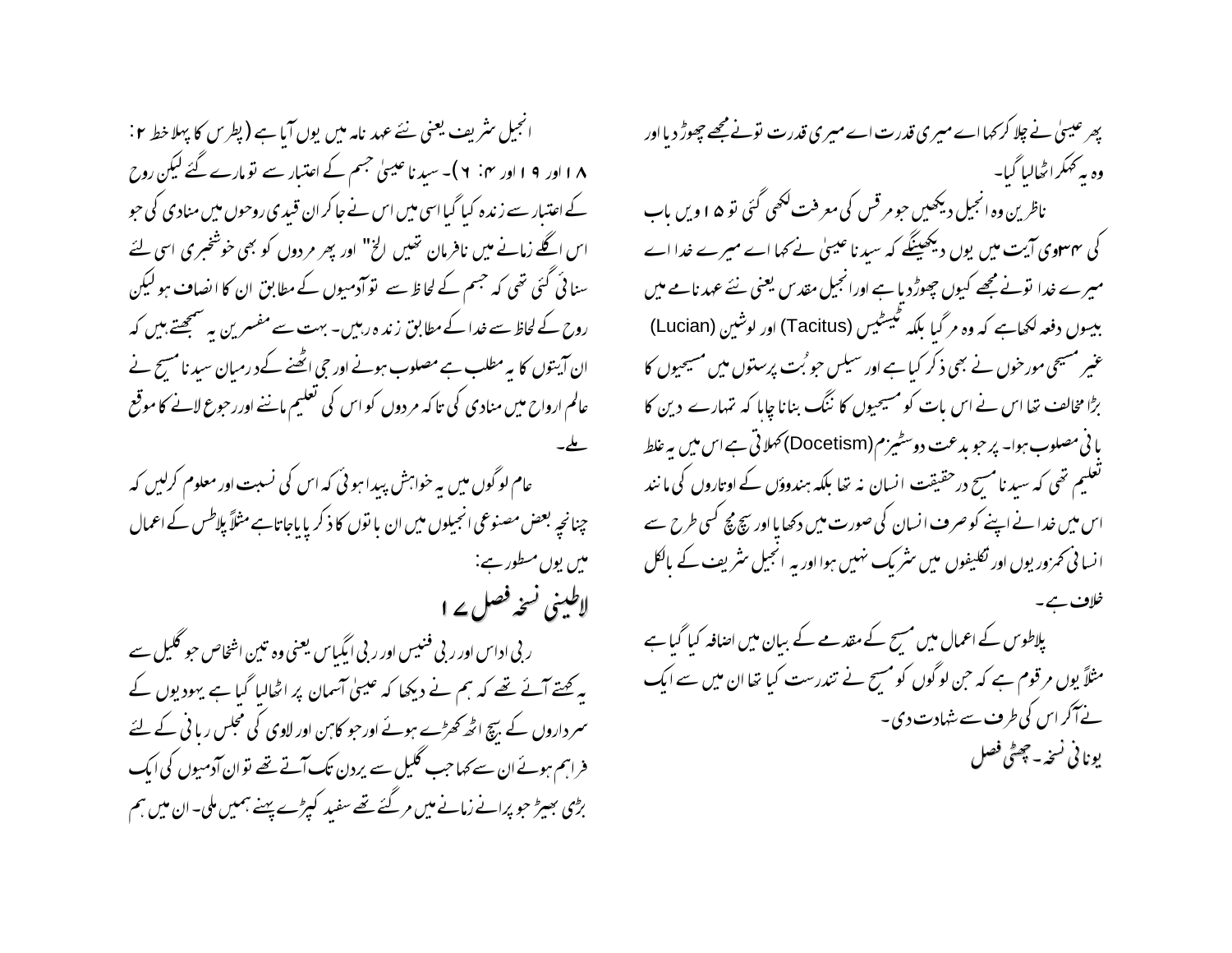ہوکر اپنے پیاگلو ں کو بند کروتاکہ حوان کے مالک بیں اسیر ہوکر نہ باندھے جائیں۔۔۔ پھر شیطان نے بادیس سے کہا تبارہو کہ اسے حبومیں تیرے پاس لاؤں کپڑلو۔ اس پربادیس نے شیطان کو یوں حواب دیا کہ اعلیٰ باپ کے پیٹے کی آواز کے سوا یہ شور اور کچھ نہیں تھا کیونکہ زمین اور عالم ارواح کےسب مقام اس سے لرزاں ہوئے اس لئے مجھے گھان ہے کہ میں خود اورمیرے سب بند بھی تھل گئے بیں مگر اے شیطان ساری بدی کے سمردار میں تجھے تا کید کرتاہوں کہ میری اور تیری قدرت کے واسطے اس کومیرے پاس نہ لاایسا نہ ہو کہ جب ہم اسے لے لینا چاہیں تو ہم اس کے اسیر ہوجائیں کیونکہ اگراس کی آواز ہی سے میری ساری طاقت یوں مغلوب ہو ئی نو تیرا کیاخیال ہے کہ حب وہ ہمارے پاس آموحود ہوگا تووہ کیا تحچیہ کریگا-اس کے بعد یوں بیان ہے-فصل ۲۱-

کہ حصرت آدم اور حصرت شیٹ اورانبیاء میں سے بعض اور آخر میں حصرت یحیٰی ،عیسیٰ مسیح کاحال بیان کرنے لگے پھر یہ لکھاہے (فصل ۲۳۔آبات ا ۔ اور سع)اور اعلیٰ باپ کے بیٹے کی آواز بڑے گرج کی ما نند دوبارہ آئی کہ اے حاکمو اپنے پپاٹکوں کو اٹھاؤاوراے ابدی دروازو اٹھو تو جلال کا مادشاہ داخل ہوگا۔ تب شیطان اور بادیس نے پکار کر پوچیا جلال کا بادشاہ کون ہے! اور خداوند کی آواز نے حواب دیا۔ خداوند ، زبردست اور قوی، خداوند حو جنگ میں قوی ہے ۔۔۔ تب مقدس داؤد کا عصبہ شیطان پر بھڑکا اوراس نے بلند آواز سے کہا ۔ اے ناپاک

نے گرینس او رایو کیس کو حاصر دیکھا اور وہ ہمارے نزدیک آئے۔ پس ہم نے ایک دوسرے کو بوسہ دیا کیونکہ وہ ہمارے پیارے دوست تھے۔ اورہم نے ان سے پوچیا کہ اے دوستو۔ اے ہیا ئیو ہم کو بتا دو کہ بہ کیاجان اور کیا جسم ہے اور ہہ کون لوگ بیں حن کے ساتھ تم چلتے ہو اور تم حومر دہ تھے کیسے مجسم ہوئے ۔ تو انہوں نے حواب دیا ہم مسح کے ساتھ عالم ارواح سے لکلے اوراسی نے ہم کو مر دوں میں سے جلا کر اٹھا یا ہے۔ فصل ۱۷ سے ۹ ا تک آگے یوں بیان ہے کہ ان دوآدمیوں یعنی کرینس اورلیو کیس نے حوکجھہ واقع ہوا اس کی کیفیت لکھ دی۔ کرینس کااظہار حسب ذیل بیں : میں کرینس ہوں۔ اے مولا عیسیٰ مسح زندہ کے خدا کے بیٹے حو عجیب کام تونے عالم ارواح میں کیا ہے مجھے اس کا ذکر کرنے دے ۔ جب ہم عالم ارواح کے بیچ تاریکی اورموت کے سائے میں جکڑے تھے تو پکایک ہم پر بڑی روشنی چمکی اور عالم ارواح او رموت کے بیاٹک لرزاں ہوئے اور اعلیٰ باپ کے بیٹے کی ایسی آواز سنائی دی جیسی بڑی گرج کی آواز اور وہ آوازیوں اعلان کرنے لگی ۔ اے حاکمو! اپنے پیاٹکوں کے کواڑوں کو ہٹالو - اپنے ازلی دروازوں کو تھول دو کیونکہ مسیح دوالجلال داخل ہونے کے لئے نزدیک آتاہے۔ تب موت کا حاکم شبطان ڈر تا ہوا ہیا گتا چلا آیا اور اپنے خادموں سے اور عالمین ارواح سے کھنے لگا - اے میرے خادمو اوراے سب عالمین ارواح اکٹھے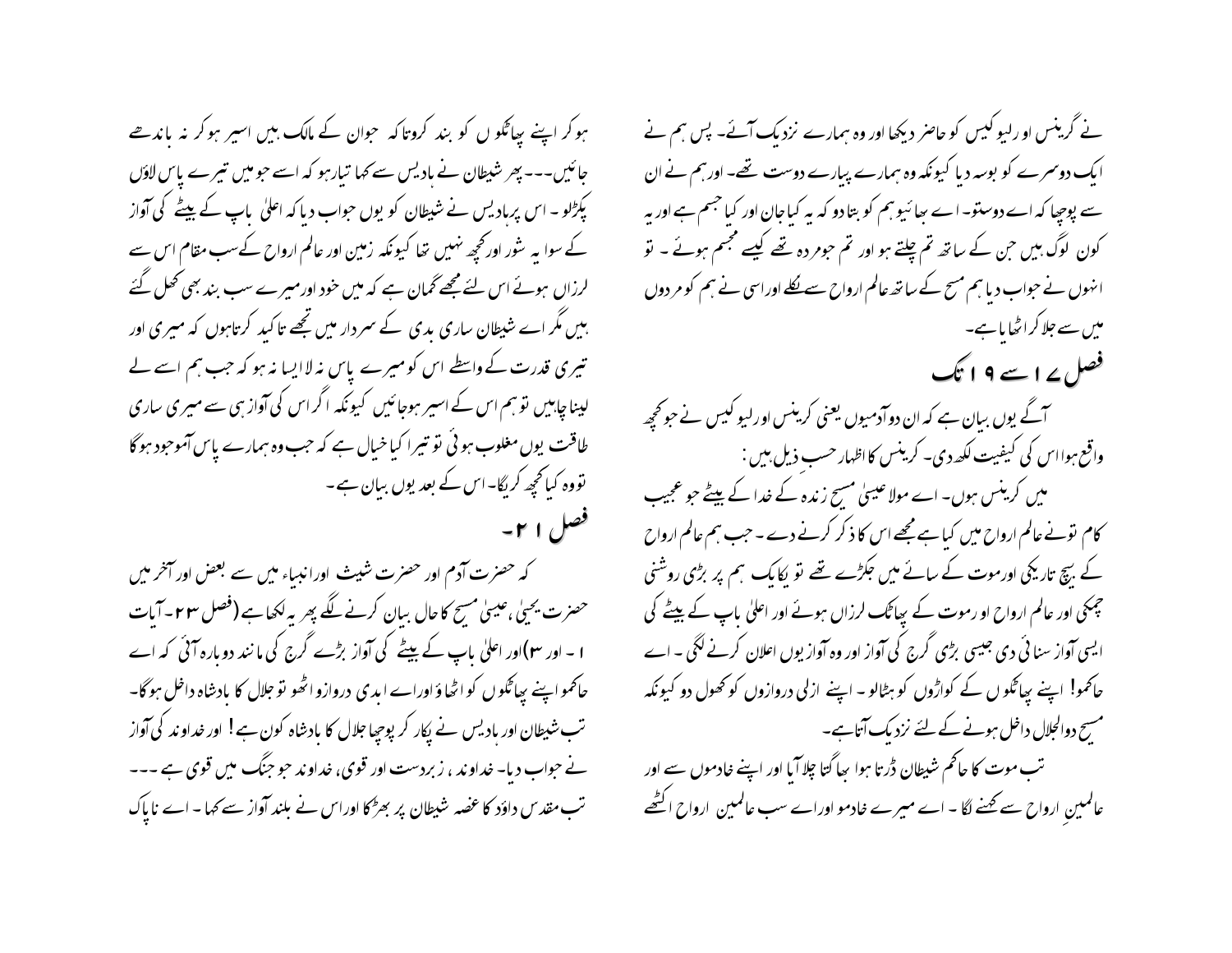بیان ہوجکا ہے اور یہ جعلی کتابیں اس بدعت سے قریب قریب بھری بیں اگرچہ اس کے ساتھ ہی اچھی تعلیم بھی یائی جاتی ہے۔ یوحنا کے اعمال میں یوں مندرج ہے ( باب ٢١ - فصل ۵ • ١ ) اپنے دل میں مبارک یوحنا کی تعلیم قبول کرلو۔ جب وہ شادی میں بلایاجاتا تھا تو صرف یا کدامنی کے لحاظ کرنے کے خیال سے جاتا تھا اوراس بات پر عور کروجو اس نے کھی کہ بجو جب تہارا جسم پاک اور اجھوت ہے اور برباد نہیں ہوا اور شبطان نے حبو یا کدامنی کا بے سثر م جا فی دشمن ہے۔ تہیں نا پاک نہیں کیا تو لکاح کے لگاؤ کا بھید سمجھو کہ وہ سانپ کا عمل ، تعلیم سے ناواقفی ، نسل کا نقصان ، موت کی بخشش۔۔۔اور وہ ر کاوٹ ہے حوادمی کو خداو ند سے الگ رکھتاہے۔ اور پھر یوں مرقوم ہے کہ یوحنا نے دعا کی (وہی باب فصل ۱۱۳) اے تو حس نے مجھے آج تک عورت کے ساتھ شادی کرنے سے اچھوت رکھا۔ جب میں نے حوا فی میں شادی کرنی چاہی تو تونے مجھ پر ظاہر ہو کر فرمایا ۔اے یوحنامجھے تیری صرورت ہے تو تو نے پھر میرے لئے حسمانی مرحل تبار کیا اور حب تیسری بار میں نے شادی کرناچاہی نو نونے مجھے فوراًروک دیا۔الخ پھر توما کے اعمال میں بھی لکھاہے کہ سید نامسیح نے خود ایک مرتبہ دلہا دلہن پر ظاہر ہو کر ان کو سکھایا کہ لکاح ناپاک ہے اور شوہر اکٹھے ہونے سے اپنے جسموں کو ناپاک کرتے ہیں۔

اپنے پیاٹکو کو کھول تاکہ جلال کا بادشاہ اندر آئے۔اسی طرح سے خدا کے تمام اولیا شبطان کے خلاف اٹھے اور قریب تھا کہ وہ اسے پکڑ کر گٹڑے گٹڑے کردیتے ۔ تب باہر سے آواز پھر آئی ۔اے حاکمواپنے پیاٹکو کو کھول ۔۔۔۔۔ اور دفعتہً عالم ارواح لرزاں ہوا اور موت کے دروازے اور قفل حپوُر ہوگئے اور لوہے کے اڑینگے ٹوٹ کر زمین پر گر پڑے عرص سب تھل گیا اور شیطان نادم اور رنجیدہ بیچ میں تھڑا رہا اوراس کے یاؤں میں بیڑیاں لگائی گئیں اور سید ناعیسیٰ مسیح آسمانی نور کے جلوے اورحلم کے ساتھ آیا۔ گووہ اعلیٰ تھا تو بھی حلیم تھا اوراپنے ہاتھ میں زنجیر لاکر اس کو شیطان کی گردن میں باندھ دیااور اسے بییچھے کی طرف جہنم میں پہینک دیا۔ فصل ۲۵

اس کے بعد ببان ہے کہ مسیح حصرت آدم اور حوا اور بہت سے اور راستیازوں کو فر دوس میں لے گیا۔ مذ کورہ بالا یا نوں کا ذکر اصلی کتاب میں تھیں موجود تہیں۔ اس کی نسبت اتناکھنا کافی ہے کہ وہ سب متخیلہ کا بنا یا ہوا ہے اور بس -رسولوں کے اعمال کی بابت حبومصنوعی کتابیں لکھی کئیں ان میں سے تقریباً سب ایک خاص فرقے کی طرف سے بیں اس فرقے کا نام نیکی تھا۔ وہ بہ سیکھاتا تھا کہ جبھم سمراسمر بد ہے اور روحا نیت کے لئے صرور ہے کہ جبھم کو لگلیف دیں۔ وہ یہ تعلیم دیتے تھے کہ بیوی اور شوہر کا اکٹھا ہونا داخل گناہ ہے جیسا اوپر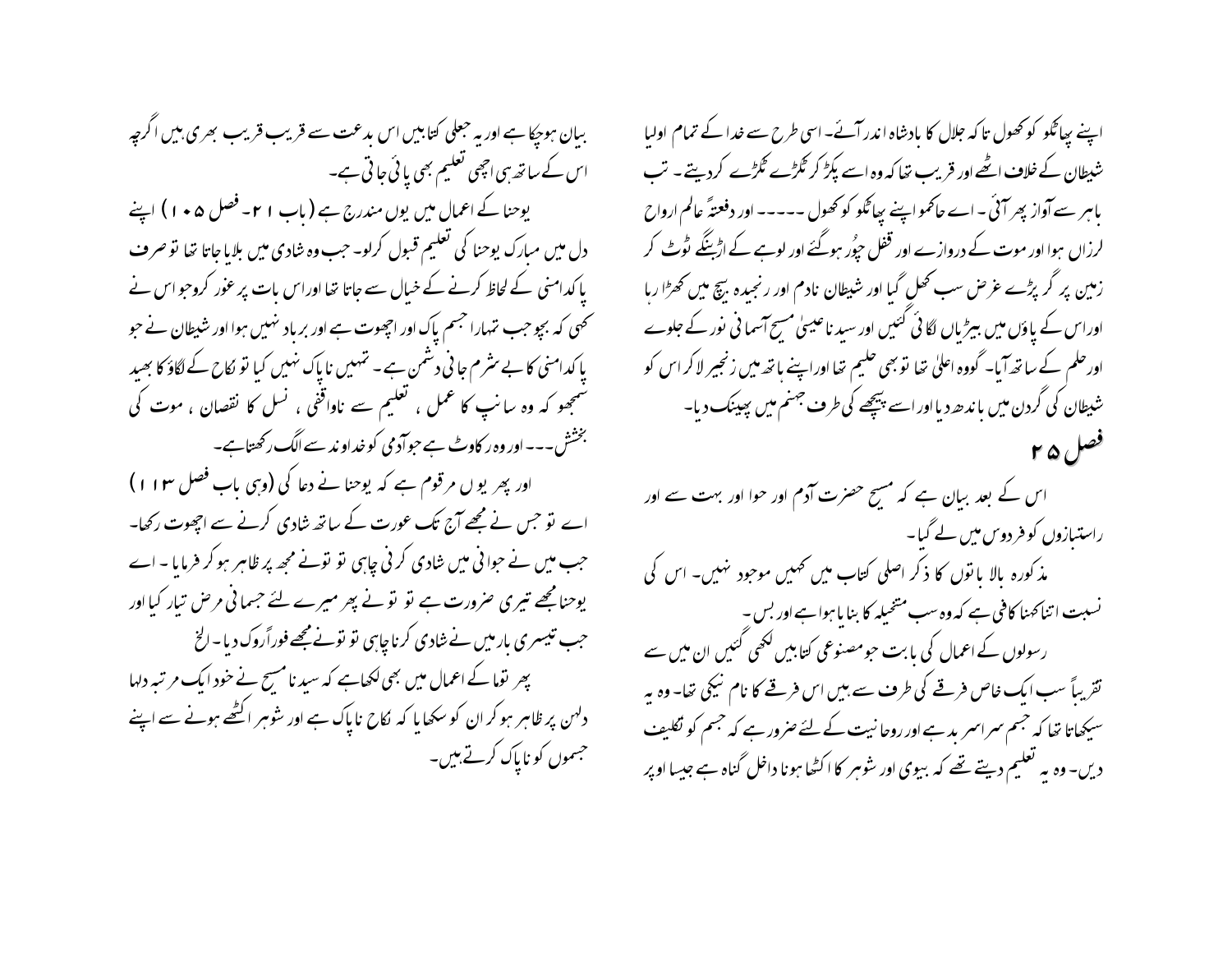پولوس کے اعمال کے نسخہ کا سٹروع اور خاتمہ بہت کجھ پھٹا ہے۔ مذ کورہ بالاقصے کا ذکر ہیوکئیس کی ایک کتاب میں پایاجاتا ہے۔اس کی موت ۲ س ۲ ء میں ہوئی ۔ پورا ببان حپودہویں صدی کی ایک یونا ٹی کتاب میں ملتا ہے ۔ تحچھ شک نہیں کہ جب پولوس کی اعمال کی کتاب لکھی گئی تو یہ اس کا ایک حصہ نخا۔ ڈا کٹر جیمس نےاسےآٹھواں باب ٹھہرا ماہے۔ ان مصنوعی اعمال کی کتابوں میں بیسوں ایسی ایسی رام <sub>ک</sub>ھانیاں بیں پر کسی میں تحچہ حقیقت نہیں معلوم ہوتی کیونکہ اس کی تحچہ شہادت بھی نہیں ملتی شوت کا کیاذ کر۔ کئی حبعلی خطوط بھی <u>لکھے گئے</u> ح<sub>بن</sub> کے اصلی لکھنے والوں کے نام معلوم نہیں ۔ انہوں نے چایا کہ یہ رسولوں کے خطوط مانے جائیں مگر ان میں کو ئی عوْر طلب بات نہیں حوذ کر کرنے کے لائق ہو۔ آخر کار مصنوعی مکاشفات بیں حن میں بڑی تفصیل کے ساتھ لو گوں نے وہ پاتیں لکھیں جن کووہ د نیا کی آخرت کے لئے مناسب سمجھتے تھے اور گنہگاروں کی سمزا ئیں بھی بیان کیں۔ایک عبارت مذ کورہ ذیل ہے جو پطرس کے مکاشفے سے اقتساس کی گئی ہے اوراسی پر ہم اکتفا کریں- اختیم شہر کا نسخہ آیات ۱ ۲سے ۵ ۲ تک-اورمیں نے ایک اور مقام دیکھا حواس پہلے مقام کے سامنے تھا ہہ بہت

بدصورت نھا اور سمزا کے لئے تھا اور سمزا پانے والوں کا لباس کالا تھا حبواس جگہ کی

پولوس کے اعمال میں بہت سی عجیب ماتیں لکھی ہیں۔مثلاً بائرونمس افسس شہر کا حاکم تھااور پولوس نے بے پا کی سے بات کی۔ پس یا ئرونمس نے کھا تواجھی پاتیں کرنا جانتا ہے پر بہ ایسی یا توں کا مناسب وقت نہیں۔ مگر شہر کے لوگ بہت ناراض ہوئے اور پولوس کے پیرواؤں کو بیڑیوں میں جکڑ کر اسے قبید خانے میں بند کردیا جب تک وہ شیر ببروں کے سامنے نہ پہیدنکا جائے۔مگر یوبلااور ار تیملاحومعزز افسپوں کی بیوباں تھیں پولوس کی سچی پیرو تھیں۔وہ رات کواس کے پاس گئیں اورالہٰیٰ اصطباع ما نگا- اور خدا کی قدرت سے پولوس لوہے کی بیڑیوں سے چھوٹ گیا اس وقت فرشنتے بھیجے گئے تاکہ پولوس کو ہمراہ لے جائیں اور اپنے ازحد تبیز نور سے رات کی تاریکی کو دور کریں۔ پولوس ان کے ساتھ سمندر کے کنارے گیا اوران عور نوں کو دیا اور بغیر اس کے کہ قید خانے کا کوئی آدمی دیکھے قبد میں لوٹ گیااور شیر بسروں کے ہعیسنٹ ہونے کےواسطے رکھا گیا۔ چنانچه ایک نهایت بڑا شیر ببر حوزور میں پکتا تھا اس پر چھوڑا گیا اور وہ اکھاڑے میں اس کے پاس دوڑ کراس کے قدموں پر لیٹ گیا۔ پھر جب بہت سے اور جنگلی در ندے اس پر چھوڑ دیئے گئے تو کوئی اس پاک جسم کو چھونے نہیں پایا بلکہ مورت کی طرح کھڑا رہے کر دعامیں لگا رہا۔ اسی وقت آندھی آئی اور بہت سے اولے گرے بہاں تک کہ بہتیرے آدمیوں اورجا نوروں کے سمر پھوڑ دیئیے گئے اور خود یا ئرونس کا کان کٹ گیا۔ بھر بعد میں وہ اور اس کے خادم پولوس کے معبود کو ماننے لگے اور نجات کا بپتسمہ لیااور وہ شیر بسر پہاڑوں میں ہجاگ لکلا۔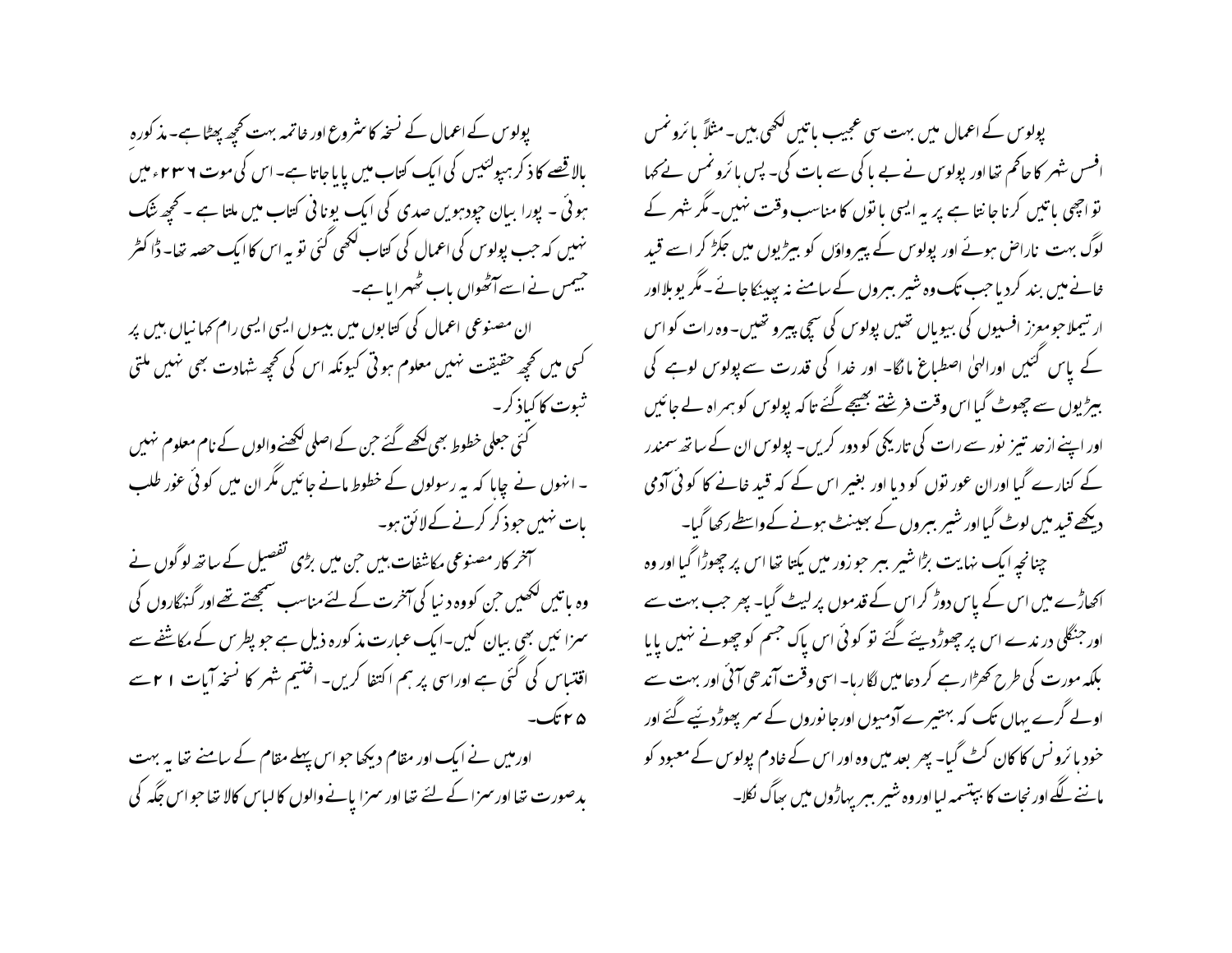کرنے سے نہیں روکتا پر شاید ایک سبب یہ ہے کہ مسیحی کلیسا جانچی جائے اور خداو ند کا کلام بہجا ننا سیکھے۔ اورایک فائدہ تو صاف ظاہر ہے۔ ان حبعلی اور محرف کتابوں کامطالعہ کرنے سے ہم معلوم کرسکتے ہیں کہ اس زمانے کے لوگ کیسی کیسی باتیں اپنی طرف سے بنانا پسند کرتے تھے اگر مروجہ انجیل صحیح نہ ہو ٹی تو بیٹک اس میں ایسی ہی باتیں یا ئی جاتیں پر اگر ناظرین مقابلہ کرینگے تو معلوم کرینگے ان میں آسمان وزمین کا فرق ہے اور یہ مروحہ انجیل سٹریف کی صحت کا ایک شبوت اگرانگریزی دان ناظرین کوشوق ہو تووہ ڈاکٹر جیمس صاحب کی کتاب کامطالعہ کریں جس کا نام اور ملنے کا پتہ حسب ذیل ہے۔

گزشتہ صدی میں مسیحی علماء نے انجیل جلیل کے موحودہ متن کو خوب جانجا تا کہ اگراس میں کو ئی علطی پڑ گئی ہو تو یہ معلوم ہوجائے اورجینے پرانے نیخے مل سکتے تھے حن میں سے اکثر محمد صاحب کی پیدائش سے بہت سال پہلےکھے گئے تھے ان کامقا بلہ کیا-خاص کریادری ویسٹکاٹ اور یادری ہورٹ صاحبان نے پہ کام کیا یہاں تک کہ حن لوگوں نے اس کو دریافت فرمایا اور صاحبان موصوف کی تصنیفات اور تالیفات کامطالعہ کیا انہیں معلوم کہ نئے عہد نامہ کاضحیح متن ہمارے یاس ہے۔

ہوا کے موافق تھا۔ وہاں تحجیہ لوگ اپنی زیا نوں سے لٹکانے گئے تھے یہ وہ تھے جنہوں نے راہ راست کا کفر پکااور ان کے نیچے جلتی آگ رکھی گئی تھی حبوانہیں عذاب دیتی تھی۔اور ایک بڑا تالاب بھی تھا حوچلتے کیجڑ سے بھرا تھا اس میں تحچھ لوگ تھے حو راستی سے کنارہ کش کرتے تھے اوران پر غالب پہنچانے والے فرشنے مقرر تھے۔ ان کے سوا عور تیں بھی تھیں حواس ابلتے ہوئے کیچڑ کے اوپر اپنے مالوں سے لٹکا ئی گئیں۔ یہ وہ تھیں حواینے کو زناکاری کے عرص سے سڈگار ٹی تھیں اور حومر د ان کے ساتھ زنا کی علاظت میں مبتلا ہوئے تھے وہ اپنے پاؤں سے اٹکائے گئے اوران کے سمراس کیپڑ میں چھپے تھے اور وہ بہ کہتے تھے کہ ہم کو یقین نہ تھا کہ ہم اس جگہ میں آئینگے پھر میں نے قاتلوں اوران کے صلاحکاروں کو ایک تنگ مقام میں پیپنکا ہوا دیکھا۔اس مقام میں ناپاک رینگنے والے جاندار تھے اوران لوگوں کو ڈنک مارتے تھے اور وہ لوگ اس عذاب میں کروٹ بدلتے رہتے تھے۔ اوران پر اس قدر کیڑے گئے تھے کہ کالی ٹھٹا کی ما نند تھے ۔ اور مقتولوں کی روحیں ٹھڑی ہو ئی قاتلوں کے عذاب کودیکھتی اور بہ کھتی تھیں یاخدا تیراالصاف راست ہے۔ زیادہ عبارتیں اقتیاس کرنے کی صرورت نہیں معلوم ہو تی اور اگروہ لکھی جاتیں تو تطویل کااندیشہ ہوتا۔ اتنی عبار توں سے ناظرین دیکھ سکتے ہیں کہ حعلی اناجیل، اعمال اور مکاشفات کیسے ہیں۔ شاید یہ سوال کیا جائے کہ خدائے تعالیٰ نے لوگوں کو ایسا کام کیوں کرنے دیا۔ اس کا حواب آسان نہیں کیونکہ خدا بہت سے گنہگاروں کو حببراً گناہ